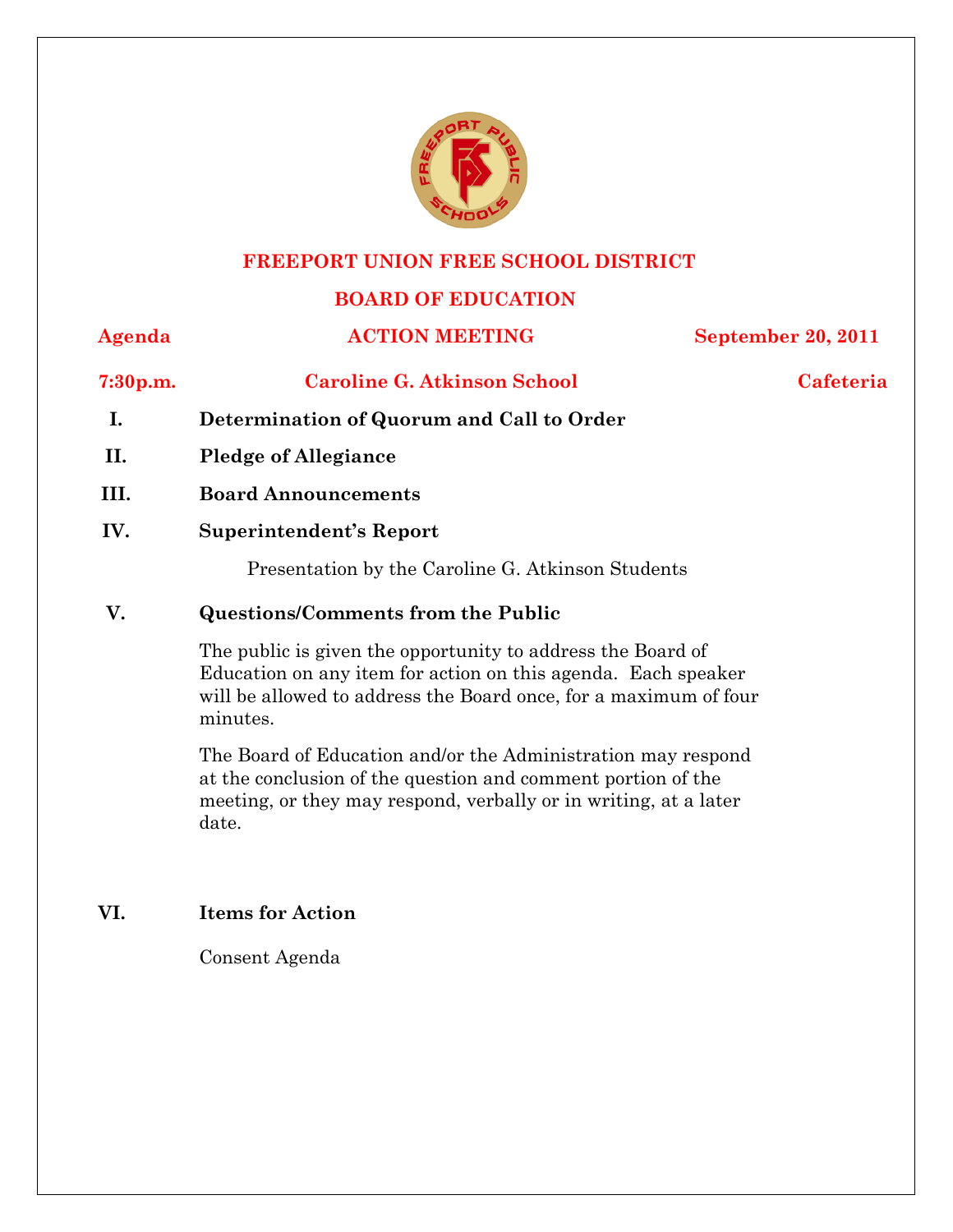### **Consent Agenda Items:**

 *Acceptance of the Minutes*  $\mathbf{A}$ **BE IT RESOLVED that the Board of Education of the Freeport Union Free School District hereby approves the following items; A; B 1, 2, 3, 4, 5, 6; C 1.** 

## **Consent Approve**

**A.** Acceptance of the Minutes of the Board of Education

#### **B. Personnel Actions**

 **AA. Consent - Approve** 

- 1. Leave of Absence
- 2. Change of Status
- 3. Resignation
- 4. Appointment of Staff Instructional Probationary
- 5. Appointment of Staff Instructional Temporary
- 6. Appointment of Staff Teaching Assistants

#### **C. Education**

1. Acceptance of the Minutes from the Committees on Special Education and Preschool Education

#### **VII. Other Items for Action Finance**

- 1. Appointment of the Audit Committee
	- 2. Approval of an Agreement with MSG Varsity Network LLC

#### **B. Education**

**A.** 

- 1. Approval of District Site-Based Committee Members
- 2. Approval of the Update to the Professional Development Plan
- 3. Acceptance of a Donation
- 4. Approval of Consultants

### **C. Personnel**

- 1. Retirement of Staff
- **D. Other Action** 
	- 1. Authorization to Sign an Agreement

# **VIII. A. Other Reports to the Board**

1. Treasurer's Report